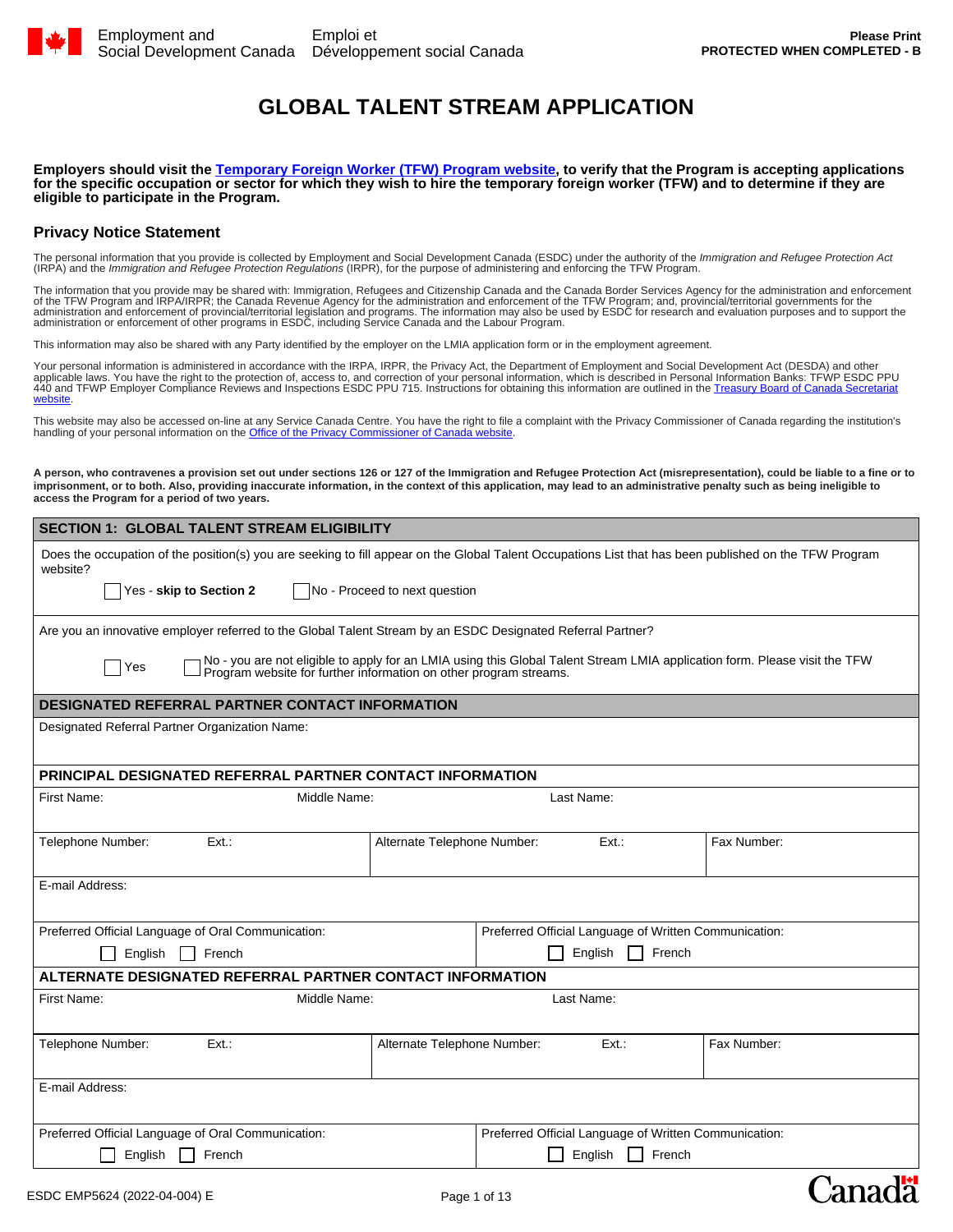| <b>SECTION 2: EMPLOYER BUSINESS INFORMATON</b>                                                                                   |                             |                                                             |                                     |  |
|----------------------------------------------------------------------------------------------------------------------------------|-----------------------------|-------------------------------------------------------------|-------------------------------------|--|
| Canada Revenue Agency Payroll deductions program account number (15 digits):                                                     |                             |                                                             |                                     |  |
| RP                                                                                                                               |                             |                                                             |                                     |  |
| <b>Business Legal Name</b>                                                                                                       |                             |                                                             |                                     |  |
| <b>Business Address:</b><br>Line $1:$                                                                                            |                             | City:                                                       | Province/Territory/State:           |  |
|                                                                                                                                  |                             |                                                             |                                     |  |
| Line 2:                                                                                                                          |                             | Country:                                                    | Postal/Zip Code:                    |  |
|                                                                                                                                  |                             |                                                             |                                     |  |
| Mailing Address (if different from business address):<br>Line $1:$                                                               |                             | City:                                                       | Province/Territory/State:           |  |
|                                                                                                                                  |                             |                                                             |                                     |  |
| Line 2:                                                                                                                          |                             | Country:                                                    | Postal/Zip Code:                    |  |
|                                                                                                                                  |                             |                                                             |                                     |  |
| Website Address:                                                                                                                 |                             |                                                             | Date business started (YYYY-MM-DD): |  |
|                                                                                                                                  |                             |                                                             |                                     |  |
| Organization type and structure (select all that apply):<br>Business:<br>sole proprietorship                                     | partnership<br>corporation  | co-operative<br>non-profit<br>Other:                        | registered charity                  |  |
|                                                                                                                                  |                             |                                                             |                                     |  |
| How many employees are employed nationally under the employer's Canada<br>Revenue Agency business number?                        |                             | What is the annual gross revenue of the business (in \$CAD) |                                     |  |
|                                                                                                                                  |                             |                                                             |                                     |  |
| Does your business receive support through Employment and Social Development Canada's Work-Sharing Program?                      |                             |                                                             |                                     |  |
| If yes, provide details:<br>No<br>Yes                                                                                            |                             |                                                             |                                     |  |
|                                                                                                                                  |                             |                                                             |                                     |  |
|                                                                                                                                  |                             |                                                             |                                     |  |
|                                                                                                                                  |                             |                                                             |                                     |  |
| <b>SECTION 3: EMPLOYER CONTACT INFORMATION</b>                                                                                   |                             |                                                             |                                     |  |
| PRINCIPAL EMPLOYER CONTACT INFORMATION                                                                                           |                             |                                                             |                                     |  |
| Job Title:                                                                                                                       | First Name:                 | Middle Name:                                                | Last Name:                          |  |
| Ext.:<br>Telephone Number:                                                                                                       | Alternate Telephone Number: | Ext.:                                                       | Fax Number:                         |  |
|                                                                                                                                  |                             |                                                             |                                     |  |
| E-mail Address:                                                                                                                  |                             |                                                             |                                     |  |
|                                                                                                                                  |                             |                                                             |                                     |  |
| Preferred Official Language of Oral Communication:                                                                               |                             | Preferred Official Language of Written Communication:       |                                     |  |
| English $\Box$ French                                                                                                            |                             | English $\Box$ French                                       |                                     |  |
| ALTERNATE EMPLOYER CONTACT INFORMATION<br>Job Title:                                                                             | First Name:                 | Middle Name:                                                | Last Name:                          |  |
|                                                                                                                                  |                             |                                                             |                                     |  |
| Telephone Number:<br>Ext.:                                                                                                       | Alternate Telephone Number: | Ext.                                                        | Fax Number:                         |  |
|                                                                                                                                  |                             |                                                             |                                     |  |
| E-mail Address:                                                                                                                  |                             |                                                             |                                     |  |
|                                                                                                                                  |                             |                                                             |                                     |  |
| Preferred Official Language of Oral Communication:<br>Preferred Official Language of Written Communication:                      |                             |                                                             |                                     |  |
| English<br>English $\Box$ French<br>French                                                                                       |                             |                                                             |                                     |  |
| <b>SECTION 4: THIRD-PARTY INFORMATION</b>                                                                                        |                             |                                                             |                                     |  |
| Are you appointing a third-party to represent you in completing this application or to provide advice in an immigration process? |                             |                                                             |                                     |  |
| Yes - If yes, continue completing Section 4: Third-Party Information                                                             |                             |                                                             |                                     |  |
| No - If no, skip to Section 5: Job Offer Details                                                                                 |                             |                                                             |                                     |  |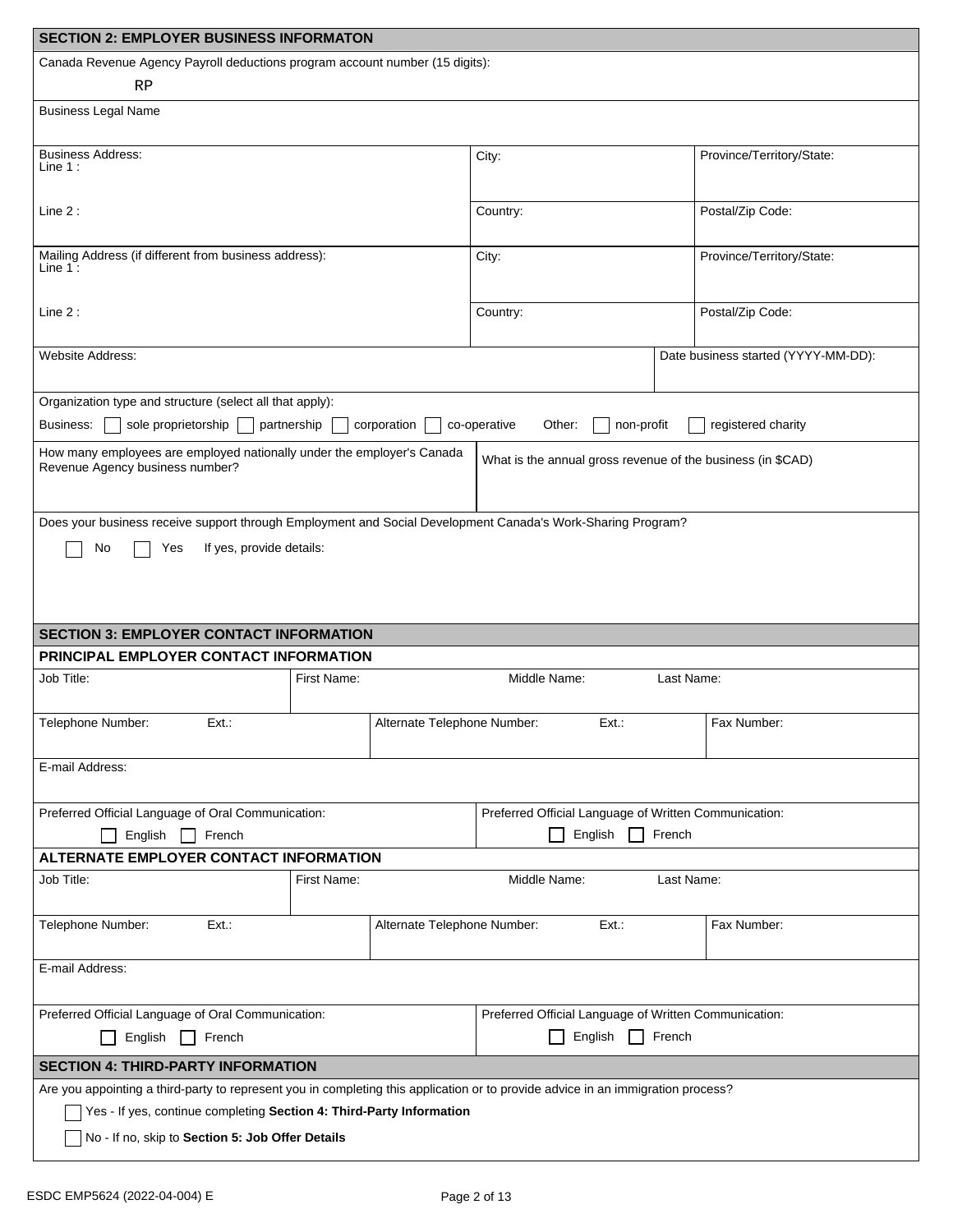| Canada Revenue Agency Payroll deductions program account number (15 digits):                                                                                                                                                                                                                                                                                                                                                                                                                                                                                                                       |             |                                                                                                                                                                                                                                                                      |                                                       |                           |  |
|----------------------------------------------------------------------------------------------------------------------------------------------------------------------------------------------------------------------------------------------------------------------------------------------------------------------------------------------------------------------------------------------------------------------------------------------------------------------------------------------------------------------------------------------------------------------------------------------------|-------------|----------------------------------------------------------------------------------------------------------------------------------------------------------------------------------------------------------------------------------------------------------------------|-------------------------------------------------------|---------------------------|--|
| RP                                                                                                                                                                                                                                                                                                                                                                                                                                                                                                                                                                                                 |             |                                                                                                                                                                                                                                                                      |                                                       |                           |  |
| <b>Business Legal Name:</b>                                                                                                                                                                                                                                                                                                                                                                                                                                                                                                                                                                        |             | Business Operating Name (if different from Legal Name):                                                                                                                                                                                                              |                                                       |                           |  |
| THIRD-PARTY CONTACT INFORMATION                                                                                                                                                                                                                                                                                                                                                                                                                                                                                                                                                                    |             |                                                                                                                                                                                                                                                                      |                                                       |                           |  |
| Job Title:                                                                                                                                                                                                                                                                                                                                                                                                                                                                                                                                                                                         | First Name: |                                                                                                                                                                                                                                                                      | Middle Name:                                          | Last Name:                |  |
|                                                                                                                                                                                                                                                                                                                                                                                                                                                                                                                                                                                                    |             |                                                                                                                                                                                                                                                                      |                                                       |                           |  |
| Telephone Number:<br>Ext.                                                                                                                                                                                                                                                                                                                                                                                                                                                                                                                                                                          |             | Alternate Telephone Number:                                                                                                                                                                                                                                          | Ext.                                                  | Fax Number:               |  |
| E-mail Address:                                                                                                                                                                                                                                                                                                                                                                                                                                                                                                                                                                                    |             |                                                                                                                                                                                                                                                                      |                                                       |                           |  |
| Preferred Official Language of Oral Communication:                                                                                                                                                                                                                                                                                                                                                                                                                                                                                                                                                 |             |                                                                                                                                                                                                                                                                      | Preferred Official Language of Written Communication: |                           |  |
| English<br>French                                                                                                                                                                                                                                                                                                                                                                                                                                                                                                                                                                                  |             |                                                                                                                                                                                                                                                                      | English                                               | French                    |  |
| Business address:                                                                                                                                                                                                                                                                                                                                                                                                                                                                                                                                                                                  |             |                                                                                                                                                                                                                                                                      |                                                       |                           |  |
| Line 1:                                                                                                                                                                                                                                                                                                                                                                                                                                                                                                                                                                                            |             |                                                                                                                                                                                                                                                                      | City:                                                 | Province/Territory/State: |  |
| Line 2:                                                                                                                                                                                                                                                                                                                                                                                                                                                                                                                                                                                            |             |                                                                                                                                                                                                                                                                      | Country:                                              | Postal/Zip Code:          |  |
| Mailing Address (if different from business address):<br>Line 1:                                                                                                                                                                                                                                                                                                                                                                                                                                                                                                                                   |             |                                                                                                                                                                                                                                                                      | City:                                                 | Province/Territory/State: |  |
| Line 2:                                                                                                                                                                                                                                                                                                                                                                                                                                                                                                                                                                                            |             | Country:                                                                                                                                                                                                                                                             | Postal/Zip Code:                                      |                           |  |
| Is the third-party being paid by the employer to represent them for the purpose of obtaining this Labour Market Impact Assessment (LMIA)?:<br>No - If no, which one applies from these options?<br>Yes - If yes, which one applies to the Third-Party?<br>A member of the Immigration Consultants of Canada Regulatory<br>a family member or a friend<br>Council (ICCRC)<br>Membership ID:<br>A member of the law society of the following<br>province/territory<br>Membership ID:<br>the Chambre des notaires du Québec<br>Membership ID:<br>Other (please describe):<br>Other (please describe): |             | a member of a non-governmental or a religious organization<br>a member in good standing of the Immigration Consultants of Canada<br>Regulatory Council (ICCRC), a provincial or territorial law society or<br>the Chambre des notaires du Québec doing pro-bono work |                                                       |                           |  |
| <b>SECTION 5: JOB OFFER DETAILS</b><br>In this section, please provide details about the job offer and the position (with the same duration, wage, job description, and work location)                                                                                                                                                                                                                                                                                                                                                                                                             |             |                                                                                                                                                                                                                                                                      |                                                       |                           |  |
| for which the employer is requesting a TFW or TFW(s).<br>Note: If the employer is applying for additional occupations at this time, or for any TFWs with different wage rates within the same position,<br>they must complete an Annex 1: Additional Occupation for each additional occupation or position with a different wage that must be<br>assessed.                                                                                                                                                                                                                                         |             |                                                                                                                                                                                                                                                                      |                                                       |                           |  |
| Job Title:                                                                                                                                                                                                                                                                                                                                                                                                                                                                                                                                                                                         |             |                                                                                                                                                                                                                                                                      | Suggested National Occupational Classification (NOC): |                           |  |
| How many TFWs is the employer requesting for this job offer and position (with same duration, wage, job description, work location, etc.)?                                                                                                                                                                                                                                                                                                                                                                                                                                                         |             |                                                                                                                                                                                                                                                                      |                                                       |                           |  |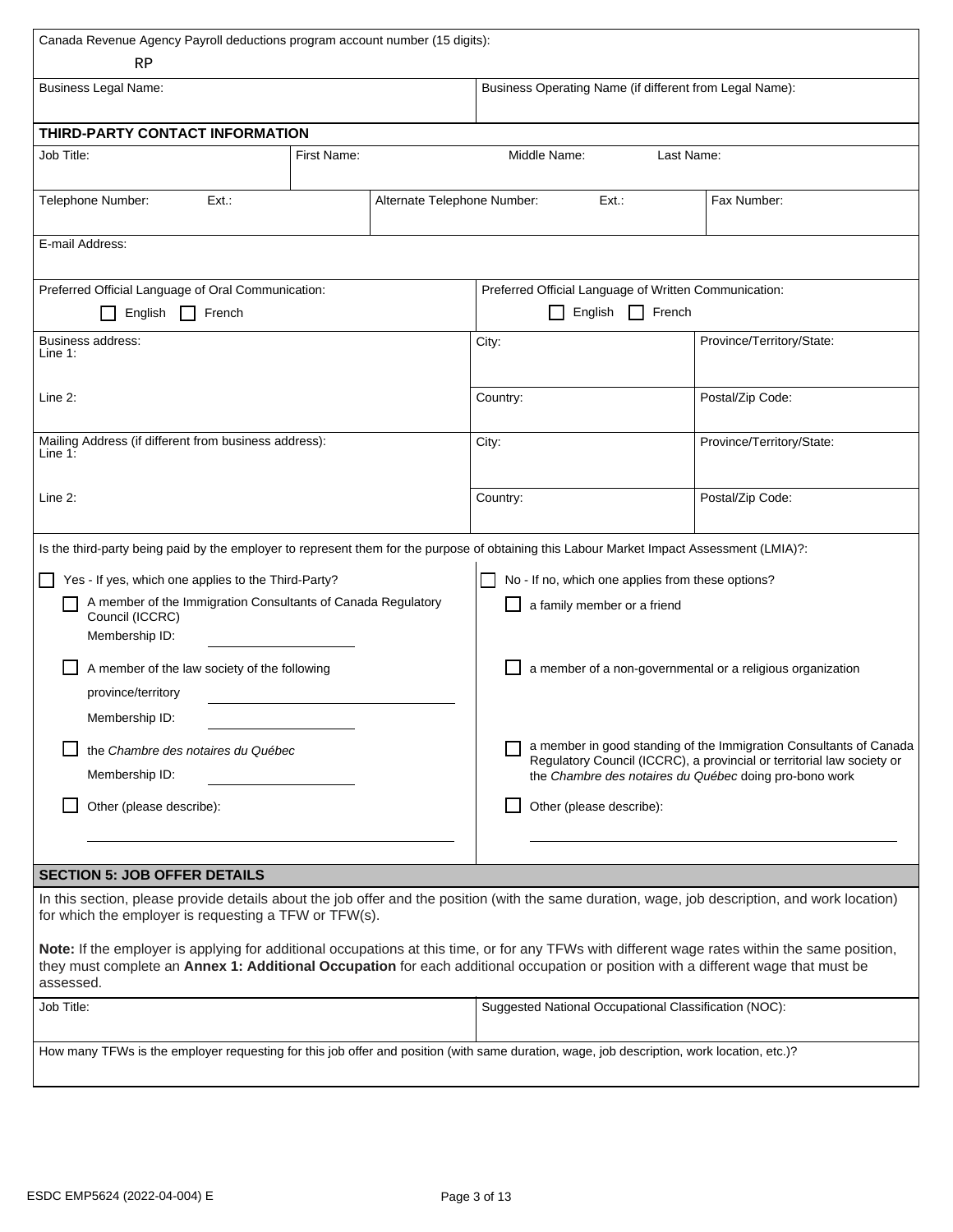| Main duties of the job:                                                                                                                                                                                                                                              |                                   |                               |                                       |  |
|----------------------------------------------------------------------------------------------------------------------------------------------------------------------------------------------------------------------------------------------------------------------|-----------------------------------|-------------------------------|---------------------------------------|--|
|                                                                                                                                                                                                                                                                      |                                   |                               |                                       |  |
|                                                                                                                                                                                                                                                                      |                                   |                               |                                       |  |
| Expected employment start date (YYYY-MM-DD):                                                                                                                                                                                                                         |                                   | Expected employment duration: |                                       |  |
|                                                                                                                                                                                                                                                                      |                                   | day(s)                        | month(s)<br>week(s)<br>year(s)        |  |
| Employment duration rationale:                                                                                                                                                                                                                                       |                                   |                               |                                       |  |
|                                                                                                                                                                                                                                                                      |                                   |                               |                                       |  |
|                                                                                                                                                                                                                                                                      |                                   |                               |                                       |  |
|                                                                                                                                                                                                                                                                      |                                   |                               |                                       |  |
| Is the position part of a union?                                                                                                                                                                                                                                     |                                   |                               |                                       |  |
| No<br>Yes<br>$\blacksquare$                                                                                                                                                                                                                                          |                                   |                               |                                       |  |
| Indicate the language requirement stated in the offer of employment:                                                                                                                                                                                                 |                                   |                               |                                       |  |
| The offer of employment requires the ability to communicate orally in:                                                                                                                                                                                               |                                   |                               |                                       |  |
| English<br>French                                                                                                                                                                                                                                                    | English and French                |                               |                                       |  |
| The offer of employment requires the ability to communicate in writing in:                                                                                                                                                                                           |                                   |                               |                                       |  |
| English<br>French                                                                                                                                                                                                                                                    | English and French                |                               |                                       |  |
| The offer of employment does not require the ability to communicate in any specific language.                                                                                                                                                                        |                                   |                               |                                       |  |
| If this option is selected, please provide a rational :                                                                                                                                                                                                              |                                   |                               |                                       |  |
|                                                                                                                                                                                                                                                                      |                                   |                               |                                       |  |
|                                                                                                                                                                                                                                                                      |                                   |                               |                                       |  |
| The offer of employment requires the ability to communicate in a language other than English and French.                                                                                                                                                             |                                   |                               |                                       |  |
| If this option is selected, identify the specific language needed and clearly describe why this is a bona fide employment requirement for performing the<br>duties associated with the employment (if insufficient space, attach a separate signed and dated sheet): |                                   |                               |                                       |  |
|                                                                                                                                                                                                                                                                      |                                   |                               |                                       |  |
|                                                                                                                                                                                                                                                                      |                                   |                               |                                       |  |
| Minimum education requirements of the job:                                                                                                                                                                                                                           |                                   |                               |                                       |  |
| Doctorate/PhD                                                                                                                                                                                                                                                        | Doctor of Medicine                |                               | Master's degree                       |  |
| ى<br>Bachelor's degree                                                                                                                                                                                                                                               | College level diploma/certificate |                               | Apprenticeship diploma/certificate    |  |
| Trade diploma/certificate                                                                                                                                                                                                                                            | Secondary school                  |                               | Vocational school diploma/certificate |  |
| No formal education requirement                                                                                                                                                                                                                                      |                                   |                               |                                       |  |
|                                                                                                                                                                                                                                                                      |                                   |                               |                                       |  |
| Additional Information:                                                                                                                                                                                                                                              |                                   |                               |                                       |  |
|                                                                                                                                                                                                                                                                      |                                   |                               |                                       |  |
| Minimum experience/skills requirements of the job: (include years of experience and/or occupational designations such as CA, CMA, CGA, R.N., P. Eng)                                                                                                                 |                                   |                               |                                       |  |
|                                                                                                                                                                                                                                                                      |                                   |                               |                                       |  |
|                                                                                                                                                                                                                                                                      |                                   |                               |                                       |  |
|                                                                                                                                                                                                                                                                      |                                   |                               |                                       |  |
| Have you tried to recruit Canadians/permanent residents prior to submitting your application for this job?<br>Yes - Please describe your efforts to recruit Canadians/permanent residents:                                                                           |                                   |                               |                                       |  |
|                                                                                                                                                                                                                                                                      |                                   |                               |                                       |  |
|                                                                                                                                                                                                                                                                      |                                   |                               |                                       |  |
| No - Please explain why you have not attempted to recruit Canadians/permanent residents:                                                                                                                                                                             |                                   |                               |                                       |  |
|                                                                                                                                                                                                                                                                      |                                   |                               |                                       |  |
|                                                                                                                                                                                                                                                                      |                                   |                               |                                       |  |

I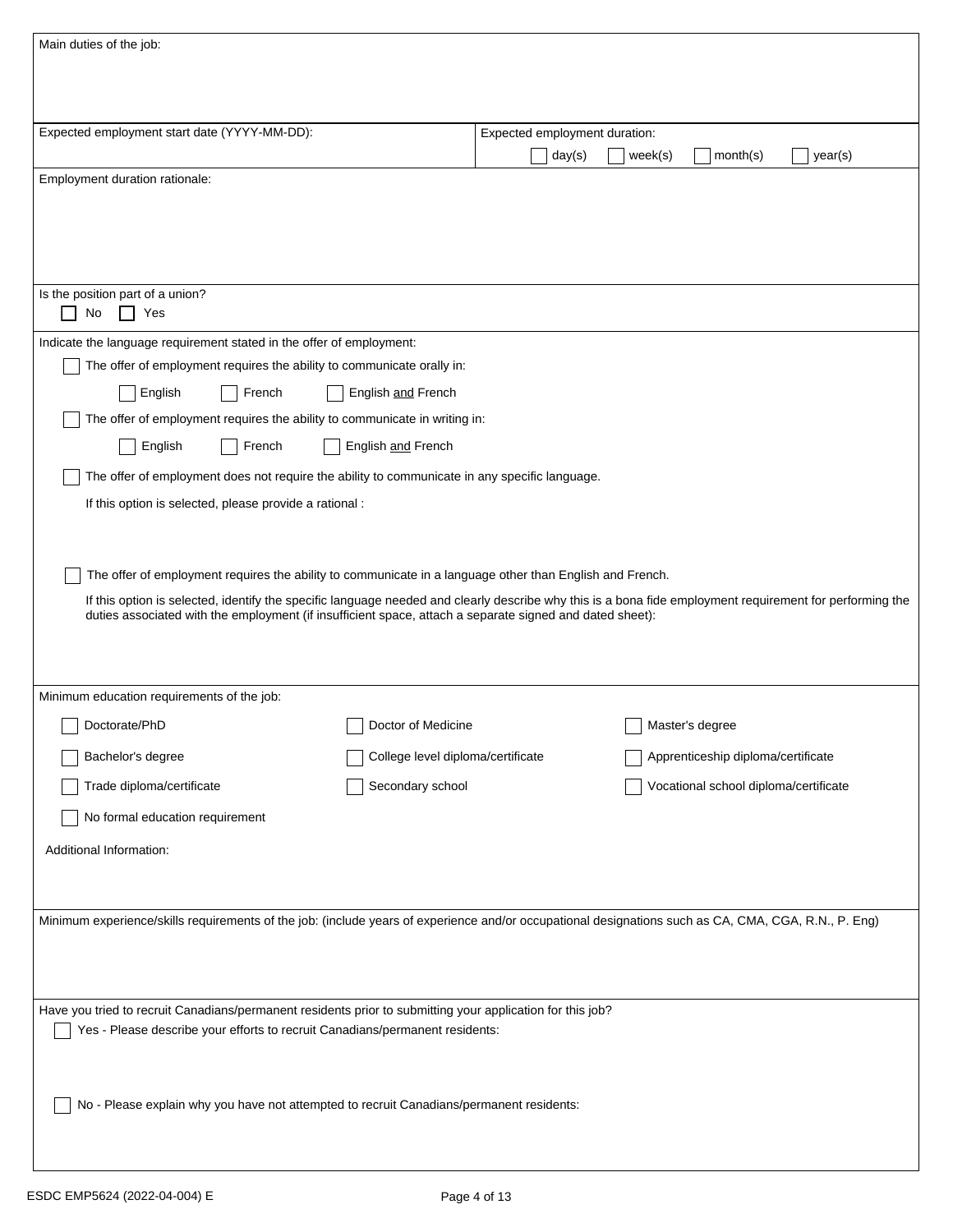| Were any employees working in the position being requested in this application laid off by the employer in the last 12 months?                                                                                                                                                                                                                                                                                                                                                                                                     |                                                                                                                       |
|------------------------------------------------------------------------------------------------------------------------------------------------------------------------------------------------------------------------------------------------------------------------------------------------------------------------------------------------------------------------------------------------------------------------------------------------------------------------------------------------------------------------------------|-----------------------------------------------------------------------------------------------------------------------|
| Yes If yes, how many Canadians/permanent residents?<br>No                                                                                                                                                                                                                                                                                                                                                                                                                                                                          | How many TFWs?                                                                                                        |
| Reason(s) for layoff(s) and positions affected:                                                                                                                                                                                                                                                                                                                                                                                                                                                                                    |                                                                                                                       |
|                                                                                                                                                                                                                                                                                                                                                                                                                                                                                                                                    |                                                                                                                       |
|                                                                                                                                                                                                                                                                                                                                                                                                                                                                                                                                    |                                                                                                                       |
|                                                                                                                                                                                                                                                                                                                                                                                                                                                                                                                                    |                                                                                                                       |
| Will the hiring of the TFW in the position being requested in this application lead to job losses or a reduction in work hours due to layoffs, now or in the<br>foreseeable future, for Canadian/permanent resident employees in your workforce or in the Canadian workforce more generally? This includes job losses or<br>reductions in work hours for Canadian/permanent resident employees re<br>the position being requested in this application. For the definition of outsourcing and off-shoring, see the applicant guide. |                                                                                                                       |
| No<br>Yes                                                                                                                                                                                                                                                                                                                                                                                                                                                                                                                          | If yes, provide details on the impact of hiring this TFW on your workforce and the Canadian workforce more generally: |
|                                                                                                                                                                                                                                                                                                                                                                                                                                                                                                                                    |                                                                                                                       |
|                                                                                                                                                                                                                                                                                                                                                                                                                                                                                                                                    |                                                                                                                       |
| <b>SECTION 6: COMPENSATON AND BENEFITS</b>                                                                                                                                                                                                                                                                                                                                                                                                                                                                                         |                                                                                                                       |
| What is the wage range for all employees currently working in this same occupation, with the same skills and years of experience, at this work location?                                                                                                                                                                                                                                                                                                                                                                           |                                                                                                                       |
| /hour<br>High-wage: \$<br>Low-wage: $$$                                                                                                                                                                                                                                                                                                                                                                                                                                                                                            | /hour                                                                                                                 |
|                                                                                                                                                                                                                                                                                                                                                                                                                                                                                                                                    |                                                                                                                       |
| <b>OR</b><br>There are no employees currently working in this occupation at this work location                                                                                                                                                                                                                                                                                                                                                                                                                                     |                                                                                                                       |
|                                                                                                                                                                                                                                                                                                                                                                                                                                                                                                                                    |                                                                                                                       |
| Note: The wage range should be from the last two pay periods that have occurred within the six weeks prior to submitting the application.                                                                                                                                                                                                                                                                                                                                                                                          |                                                                                                                       |
| Is the job offer for full-time employment (at least 30 hours of work per week) throughout the duration of employment covered by the LMIA?                                                                                                                                                                                                                                                                                                                                                                                          |                                                                                                                       |
|                                                                                                                                                                                                                                                                                                                                                                                                                                                                                                                                    |                                                                                                                       |
| If no, explain:<br>No<br>Yes                                                                                                                                                                                                                                                                                                                                                                                                                                                                                                       |                                                                                                                       |
|                                                                                                                                                                                                                                                                                                                                                                                                                                                                                                                                    |                                                                                                                       |
|                                                                                                                                                                                                                                                                                                                                                                                                                                                                                                                                    |                                                                                                                       |
| How many hours will the TFW work each day?                                                                                                                                                                                                                                                                                                                                                                                                                                                                                         | How many hours will the TFW work each (choose one)?                                                                   |
|                                                                                                                                                                                                                                                                                                                                                                                                                                                                                                                                    | Week:<br>Month:                                                                                                       |
| What is the regular (non-overtime) wage in Canadian dollars per hour being<br>offered to the TFW?                                                                                                                                                                                                                                                                                                                                                                                                                                  | What is the overtime wage in Canadian dollars per hour being offered to the<br>TFW (if applicable)?                   |
| \$ per hour (mandatory)                                                                                                                                                                                                                                                                                                                                                                                                                                                                                                            | Overtime rate of \$ per hour:                                                                                         |
|                                                                                                                                                                                                                                                                                                                                                                                                                                                                                                                                    | Starting after:<br>hours per day                                                                                      |
| Note: Employers must provide the calculation of an hourly wage in Canadian                                                                                                                                                                                                                                                                                                                                                                                                                                                         | <b>OR</b>                                                                                                             |
| dollars, even if the position is salaried or paid in foreign currency.                                                                                                                                                                                                                                                                                                                                                                                                                                                             | hours per week                                                                                                        |
| Did you convert the wage from a monthly or yearly salary, or a currency other than Canadian dollars, or both?                                                                                                                                                                                                                                                                                                                                                                                                                      |                                                                                                                       |
|                                                                                                                                                                                                                                                                                                                                                                                                                                                                                                                                    |                                                                                                                       |
| No<br>Yes<br>If yes, provide calculations used to obtain hourly Canadian dollar wage:                                                                                                                                                                                                                                                                                                                                                                                                                                              |                                                                                                                       |
|                                                                                                                                                                                                                                                                                                                                                                                                                                                                                                                                    |                                                                                                                       |
|                                                                                                                                                                                                                                                                                                                                                                                                                                                                                                                                    |                                                                                                                       |
|                                                                                                                                                                                                                                                                                                                                                                                                                                                                                                                                    |                                                                                                                       |
| Benefits:                                                                                                                                                                                                                                                                                                                                                                                                                                                                                                                          |                                                                                                                       |
| Disability Insurance<br>Dental Insurance<br>Pension                                                                                                                                                                                                                                                                                                                                                                                                                                                                                | Extended medical insurance (e.g. prescription drugs, paramedical services,<br>medical services and equipment)         |
| Other benefits (specify):                                                                                                                                                                                                                                                                                                                                                                                                                                                                                                          |                                                                                                                       |
|                                                                                                                                                                                                                                                                                                                                                                                                                                                                                                                                    |                                                                                                                       |
|                                                                                                                                                                                                                                                                                                                                                                                                                                                                                                                                    |                                                                                                                       |
|                                                                                                                                                                                                                                                                                                                                                                                                                                                                                                                                    |                                                                                                                       |
| Vacation (if applicable):                                                                                                                                                                                                                                                                                                                                                                                                                                                                                                          |                                                                                                                       |
| (number of business days per year)<br>Days                                                                                                                                                                                                                                                                                                                                                                                                                                                                                         | (% of gross salary)<br>Remuneration: <b>Example</b>                                                                   |
|                                                                                                                                                                                                                                                                                                                                                                                                                                                                                                                                    |                                                                                                                       |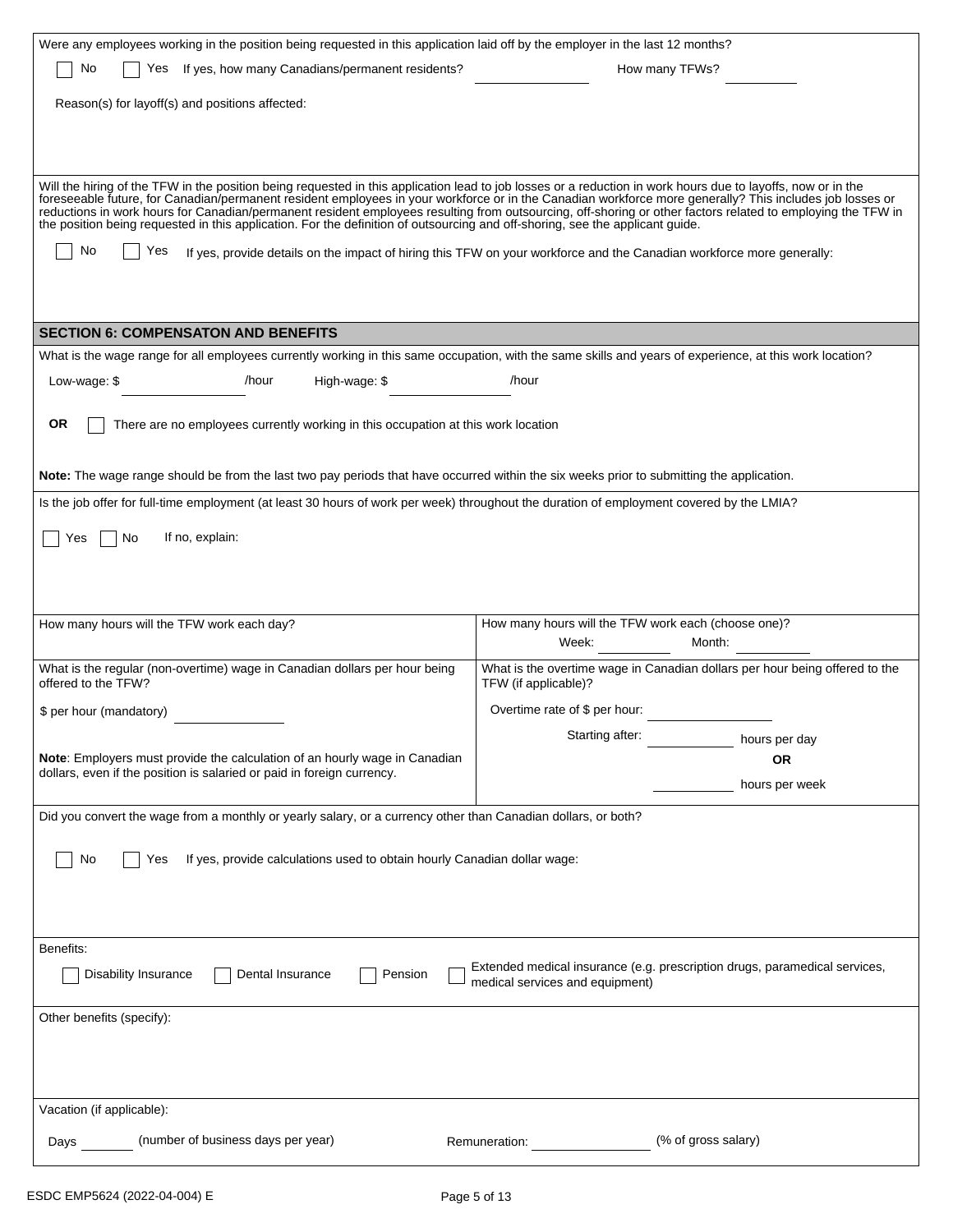| <b>SECTION 7: WORK LOCATION</b>                                                                                                                                                                                                                                  |                                                                                                                                        |               |                   |                 |  |
|------------------------------------------------------------------------------------------------------------------------------------------------------------------------------------------------------------------------------------------------------------------|----------------------------------------------------------------------------------------------------------------------------------------|---------------|-------------------|-----------------|--|
| Describe in your own words and in as much details as possible the principal business activity at this work location:                                                                                                                                             |                                                                                                                                        |               |                   |                 |  |
| Business operating name of this work location:                                                                                                                                                                                                                   |                                                                                                                                        |               |                   |                 |  |
| <b>PRIMARY WORK LOCATION</b>                                                                                                                                                                                                                                     |                                                                                                                                        |               |                   |                 |  |
| Provide the exact location of the TFW(s) primary work location:                                                                                                                                                                                                  |                                                                                                                                        |               |                   |                 |  |
| City:                                                                                                                                                                                                                                                            | Province/Territory:                                                                                                                    |               | Postal Code:      |                 |  |
| <b>OTHER WORK LOCATION(S)</b>                                                                                                                                                                                                                                    |                                                                                                                                        |               |                   |                 |  |
| Provide the exact location of any other work locations for this job offer (attach a separate page if required):                                                                                                                                                  |                                                                                                                                        |               |                   |                 |  |
| City:                                                                                                                                                                                                                                                            | Province/Territory:                                                                                                                    |               | Postal Code:      |                 |  |
| No<br>Yes                                                                                                                                                                                                                                                        | Is there a labour dispute in progress at any of the job offer work locations?<br>If yes, provide details regarding the labour dispute: |               |                   |                 |  |
| <b>SECTION 8: LABOUR MARKET BENEFITS</b>                                                                                                                                                                                                                         |                                                                                                                                        |               |                   |                 |  |
| Does your organisation have an active Labour Market Benefits Plan?<br>If no, proceed to next section<br>No,<br>If yes, proceed to section 11 Signature of Employer<br>Yes,                                                                                       |                                                                                                                                        |               |                   |                 |  |
| SECTION 9: MANDATORY LABOUR MARKET BENEFIT (FOR FIRST GLOBAL TALENT APPLICATION ONLY)                                                                                                                                                                            |                                                                                                                                        |               |                   |                 |  |
| All employers applying under the Global Talent Stream for the first time must complete Section 9: Mandatory Labour Market Benefit and Section 10:<br><b>Complementary Labour Market Benefits.</b>                                                                |                                                                                                                                        |               |                   |                 |  |
| Important: Employers who have already completed these sections, and are submitting a subsequent application under the Global Talent Stream, are not<br>required to complete them again.                                                                          |                                                                                                                                        |               |                   |                 |  |
| In this section, you must choose the appropriate mandatory benefit from the list of mandatory benefits available in the Global Talent Applicant Guide. You must<br>also describe the activities/milestones and targets that you will use to achieve the benefit. |                                                                                                                                        |               |                   |                 |  |
| Which mandatory benefit will be achieved by hiring a TFW for the position identified in this application?                                                                                                                                                        |                                                                                                                                        |               |                   |                 |  |
| Please list the activities/milestones/targets that will be used to achieve the mandatory benefit:                                                                                                                                                                |                                                                                                                                        |               |                   |                 |  |
| <b>Activity/Milestone</b>                                                                                                                                                                                                                                        |                                                                                                                                        | <b>Target</b> | <b>Start Date</b> | <b>End Date</b> |  |
|                                                                                                                                                                                                                                                                  |                                                                                                                                        |               |                   |                 |  |
|                                                                                                                                                                                                                                                                  |                                                                                                                                        |               |                   |                 |  |
|                                                                                                                                                                                                                                                                  |                                                                                                                                        |               |                   |                 |  |
|                                                                                                                                                                                                                                                                  |                                                                                                                                        |               |                   |                 |  |
|                                                                                                                                                                                                                                                                  |                                                                                                                                        |               |                   |                 |  |
|                                                                                                                                                                                                                                                                  |                                                                                                                                        |               |                   |                 |  |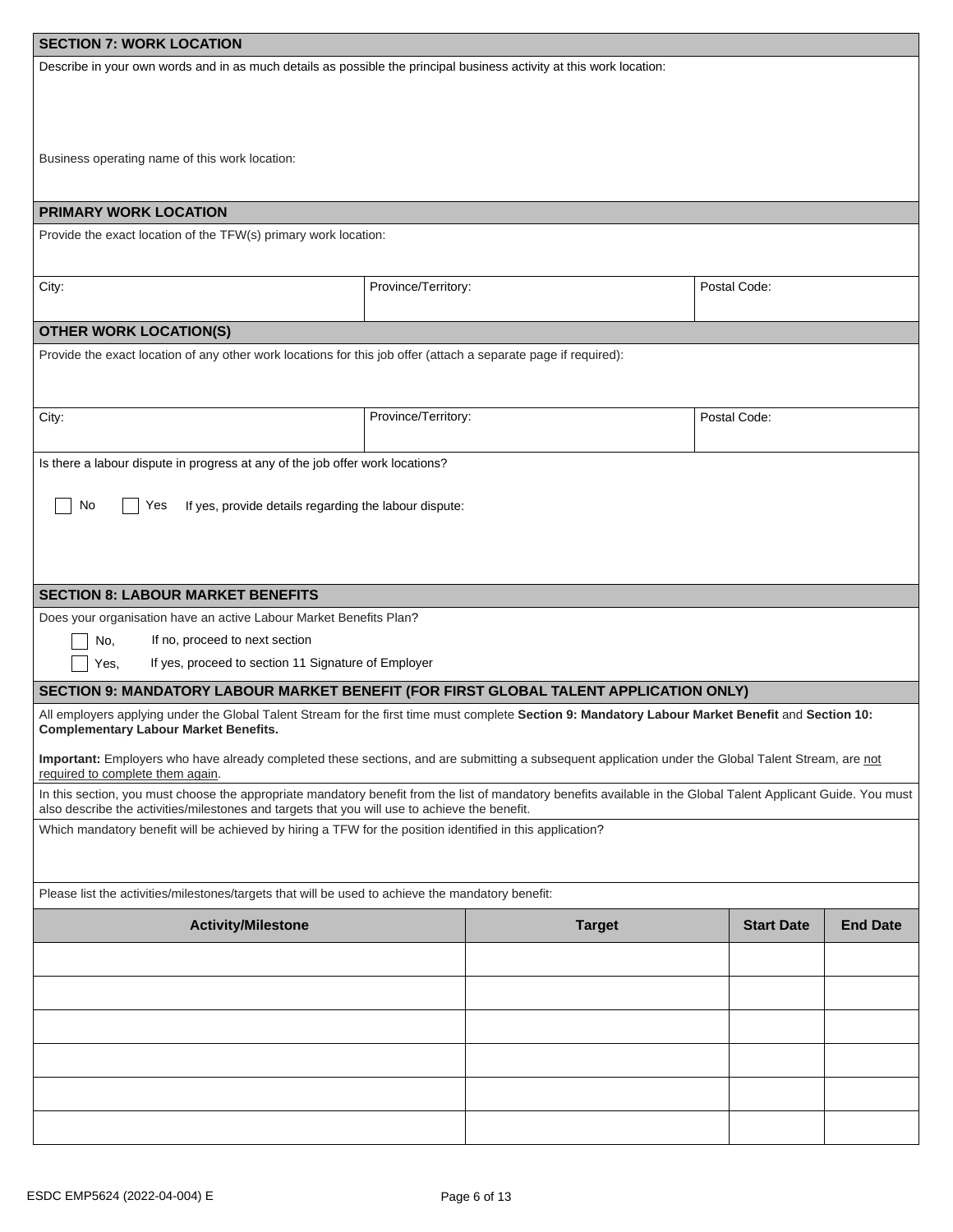### **SECTION 10: COMPLEMENTARY LABOUR MARKET BENEFITS (FOR FIRST GLOBAL TALENT APPLICATION ONLY)**

In this section, you must choose at least two complementary benefits from the list of benefits in the Global Talent Applicant Guide, or create your own. For each benefit selected, you must describe the activities/milestones/benchmarks you will undertake to achieve the benefit.

#### **Complementary Benefit # 1**

Which complementary benefit will be achieved by hiring a TFW for the position identified in this application?

Please list the activities/milestones/targets that will be used to achieve the complementary benefit:

| <b>Activity/Milestone</b>                                                                                       | <b>Target</b> | <b>Start Date</b> | <b>End Date</b> |
|-----------------------------------------------------------------------------------------------------------------|---------------|-------------------|-----------------|
|                                                                                                                 |               |                   |                 |
|                                                                                                                 |               |                   |                 |
|                                                                                                                 |               |                   |                 |
|                                                                                                                 |               |                   |                 |
|                                                                                                                 |               |                   |                 |
| the contract of the contract of the contract of the contract of the contract of the contract of the contract of |               |                   |                 |

#### **Complementary Benefit # 2**

Which complementary benefit will be achieved by hiring a TFW for the position identified in this application?

Please list the activities/milestones/targets that will be used to achieve the complementary benefit:

| <b>Activity/Milestone</b> | <b>Target</b> | <b>Start Date</b> | <b>End Date</b> |
|---------------------------|---------------|-------------------|-----------------|
|                           |               |                   |                 |
|                           |               |                   |                 |
|                           |               |                   |                 |
|                           |               |                   |                 |
|                           |               |                   |                 |
|                           |               |                   |                 |

#### **Complementary Benefit # 3**

Which complementary benefit will be achieved by hiring a TFW for the position identified in this application?

Please list the activities/milestones/targets that will be used to achieve the complementary benefit:

| <b>Activity/Milestone</b> | <b>Target</b> | <b>Start Date</b> | <b>End Date</b> |
|---------------------------|---------------|-------------------|-----------------|
|                           |               |                   |                 |
|                           |               |                   |                 |
|                           |               |                   |                 |
|                           |               |                   |                 |
|                           |               |                   |                 |
|                           |               |                   |                 |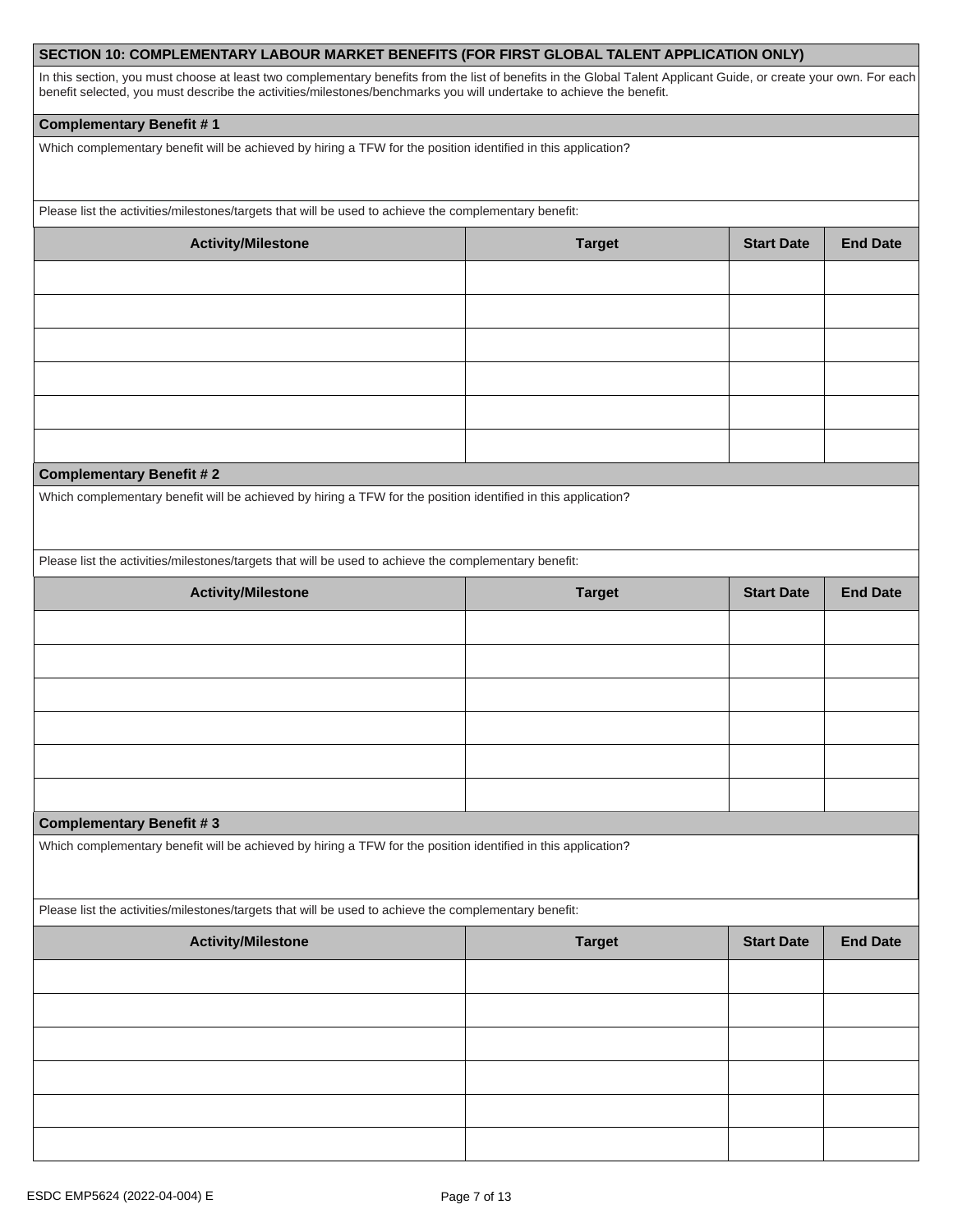## **Complementary Benefit # 4**

Which complementary benefit will be achieved by hiring a TFW for the position identified in this application?

Please list the activities/milestones/targets that will be used to achieve the complementary benefit:

| <b>Activity/Milestone</b>                                                                                     | <b>Target</b> | <b>Start Date</b> | <b>End Date</b> |
|---------------------------------------------------------------------------------------------------------------|---------------|-------------------|-----------------|
|                                                                                                               |               |                   |                 |
|                                                                                                               |               |                   |                 |
|                                                                                                               |               |                   |                 |
|                                                                                                               |               |                   |                 |
|                                                                                                               |               |                   |                 |
|                                                                                                               |               |                   |                 |
| <b>Complementary Benefit #5</b>                                                                               |               |                   |                 |
| Which complementary benefit will be achieved by hiring a TFW for the position identified in this application? |               |                   |                 |
|                                                                                                               |               |                   |                 |
| Please list the activities/milestones/targets that will be used to achieve the complementary benefit:         |               |                   |                 |
| <b>Activity/Milestone</b>                                                                                     | <b>Target</b> | <b>Start Date</b> | <b>End Date</b> |
|                                                                                                               |               |                   |                 |
|                                                                                                               |               |                   |                 |
|                                                                                                               |               |                   |                 |
|                                                                                                               |               |                   |                 |
|                                                                                                               |               |                   |                 |
|                                                                                                               |               |                   |                 |
| <b>Complementary Benefit #6</b>                                                                               |               |                   |                 |
|                                                                                                               |               |                   |                 |
| Which complementary benefit will be achieved by hiring a TFW for the position identified in this application? |               |                   |                 |
| Please list the activities/milestones/targets that will be used to achieve the complementary benefit:         |               |                   |                 |
| <b>Activity/Milestone</b>                                                                                     | <b>Target</b> | <b>Start Date</b> | <b>End Date</b> |
|                                                                                                               |               |                   |                 |
|                                                                                                               |               |                   |                 |
|                                                                                                               |               |                   |                 |
|                                                                                                               |               |                   |                 |
|                                                                                                               |               |                   |                 |
|                                                                                                               |               |                   |                 |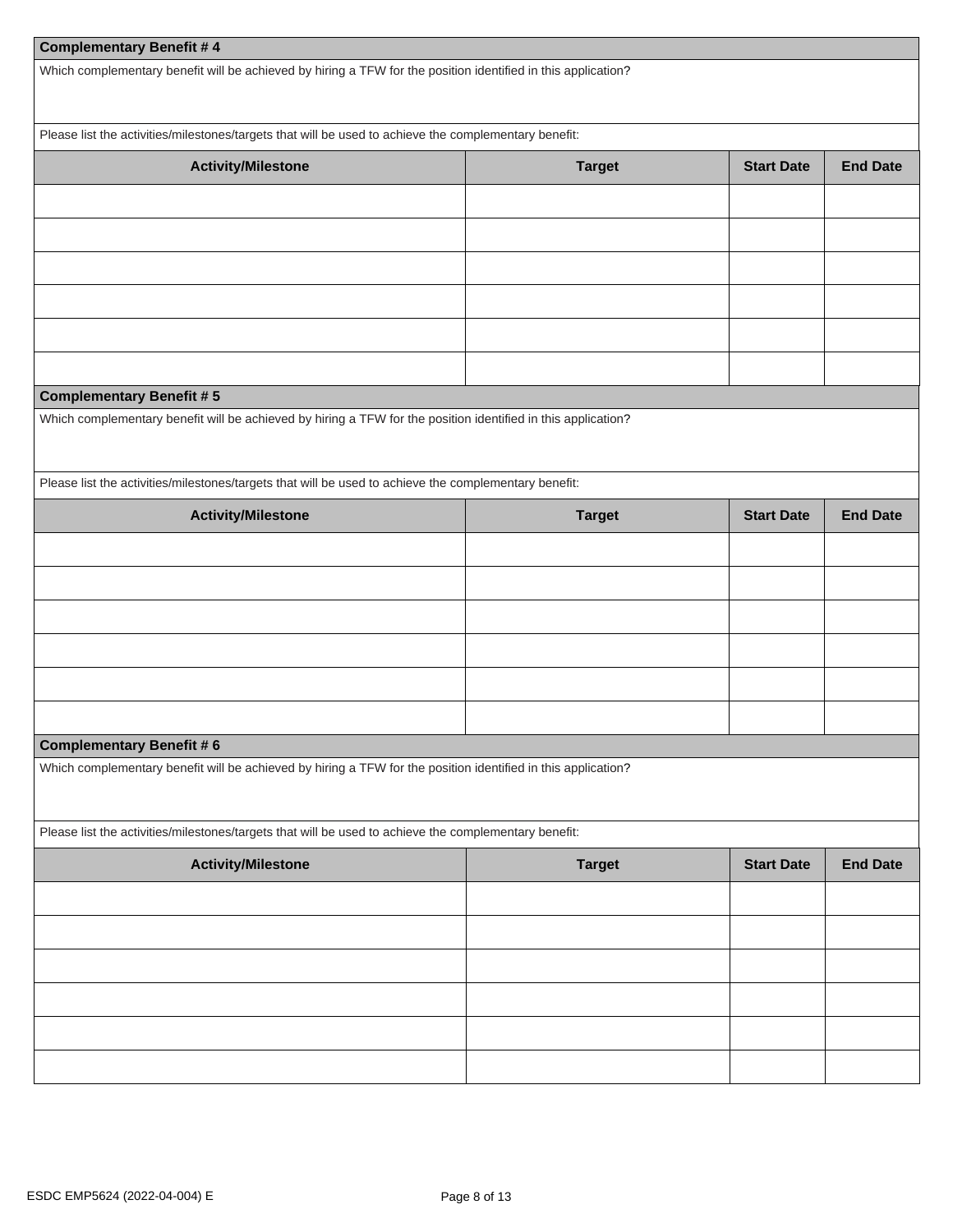#### **SECTION 11: SIGNATURE OF EMPLOYER**

The individual signing this form must have authority for either the hiring or financial decisions of the organization (e.g. owner, franchisee, general manager, or senior executive - such as VP Human Resources).

I have read and I understand the Privacy Notice Statement found at the beginning of this application.

I declare that the information provided in this Labour Market Impact Assessment application is true, accurate and complete.

By signing this document I attest that I have read and understood the Privacy Notice Statement found at the beginning of this application; that the information provided in this Labour Market Impact Assessment application is true, accurate and complete; and I will comply with all [Temporary Foreign Worker Program](https://www.canada.ca/en/employment-social-development/services/foreign-workers/global-talent.html) requirements as laid out, the *Immigration and Refugee Protection Act*, and the *Immigration and Refugee Protection Regulations*.

Signature of Employer **Printed Name of the Employer** Printed Name of the Employer

Title of Employer **Date (YYYY-MM-DD)** 

**A person, who contravenes a provision set out under sections 126 or 127 of the Immigration and Refugee Protection Act (misrepresentation), could be liable to a fine or to imprisonment, or to both. Also, providing inaccurate information, in the context of this application, may lead to an administrative penalty such as being ineligible to access the Program for a period of two years.**

### **SECTION 11a: DECLARATION OF THE THIRD-PARTY REPRESENTATIVE**

I, hereby, declare that the information in **Section 4: THIRD-PARTY INFORMATION** is true, accurate and complete.

Signature of the Third-party Representative Printed name of the Third-party Representative Date (YYYY-MM-DD)

#### **SECTION 11b : APPOINTMENT OF THIRD-PARTY (IF APPLICABLE)**

**FOR THE PURPOSE OF THIS LABOUR MARKET IMPACT ASSESSMENT APPLICATION:** 

I, hereby, appoint the third-party named in **SECTION 4: THIRD-PARTY INFORMATION** as my representative to act on my behalf in order to obtain a Labour Market Impact Assessment from ESDC/Service Canada in order to hire a foreign national for the position described above.

I, hereby, agree to ratify and confirm all that my third-party representative shall do or cause to be done by virtue of this appointment.

This appointment shall remain in full force and effect only for the processing of this application, unless due notice in writing of its revocation has been given to ESDC/Service Canada.

Signature of Employer Printed Name of Employer Date (YYYY-MM-DD)

Signature of Witness Printed Name of Witness Date (YYYY-MM-DD)

Page 9 of 13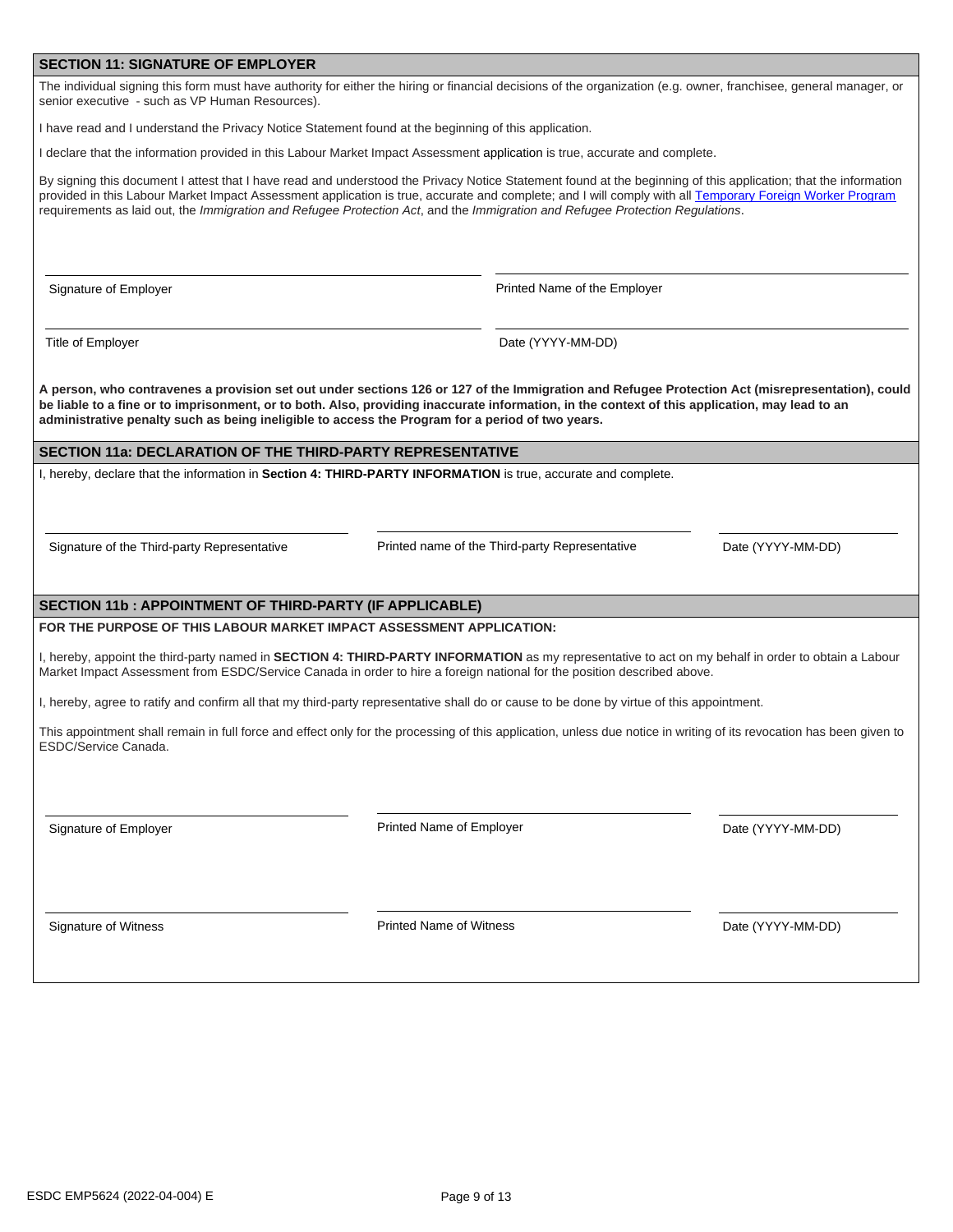**Please complete the** 

**Labour Market Impact Assessment - Processing Fee Payment Form** 

 **Printed on next page**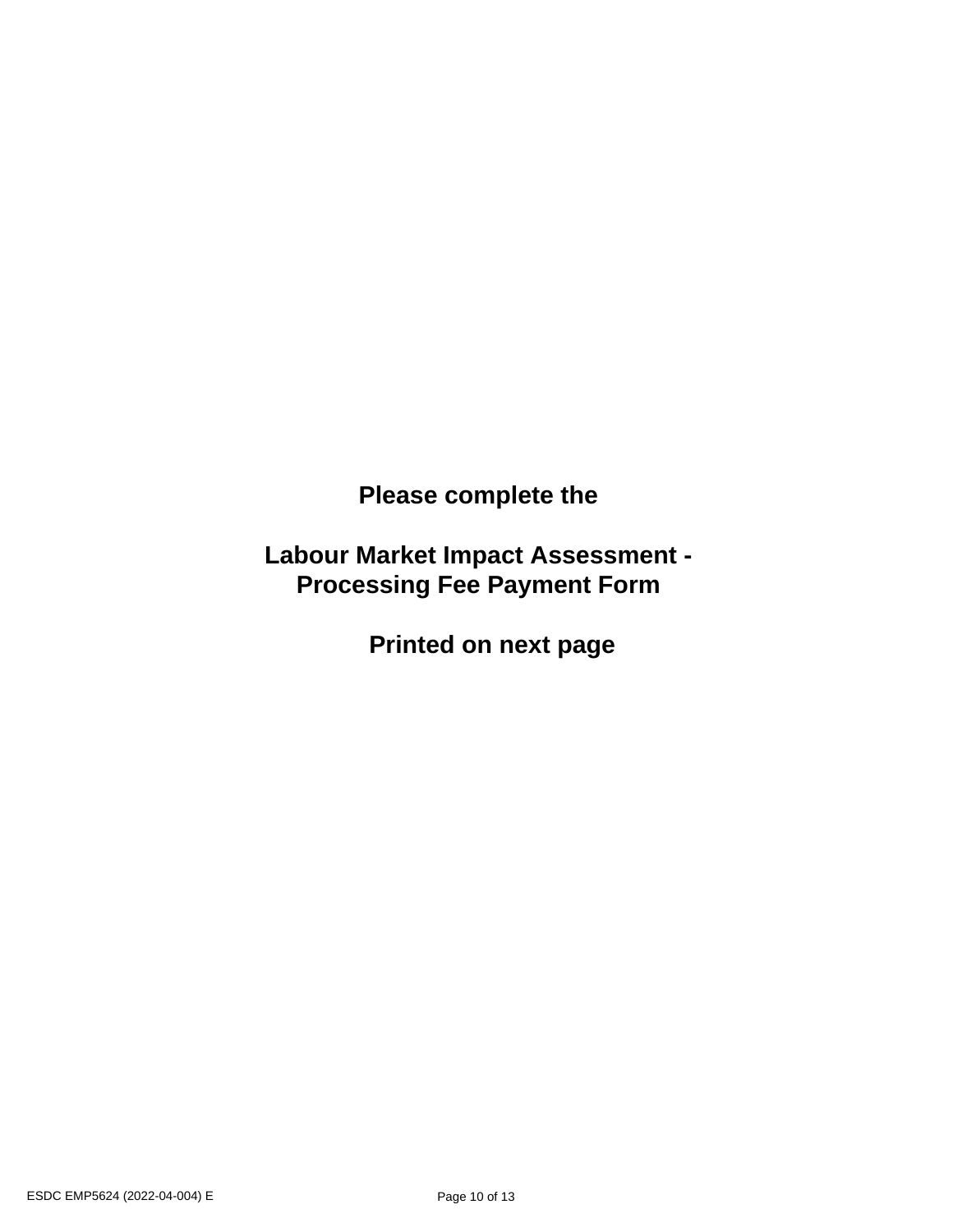

**For office use only**

## **LABOUR MARKET IMPACT ASSESSMENT - PROCESSING FEE PAYMENT FORM TEMPORARY FOREIGN WORKER PROGRAM**

Employers must pay a processing fee for each position requested, except applications that involve on-farm primary agriculture occupations such farm managers/supervisors and specialized livestock workers and general farm workers, nursery and greenhouse workers and harvesting labourers (specifically NOC codes 0821, 0822, 8252, 8255, 8431, 8432 and 8611), and those solely to support a foreign national's immigration application.

The total processing fee must be paid before the employer's LMIA application can be processed.

#### **Step 1 - Complete employer information section:**

| <b>Employer Business Name:</b>                                                                        |  |
|-------------------------------------------------------------------------------------------------------|--|
| <b>Canada Revenue Agency Business Number:</b><br>(The 15 digits are mandatory for Canadian employers) |  |

#### **Step 2 - Calculate total labour market impact assessment processing fee in Canadian dollars:**

Number of positions requested  $X $1,000 = TOTAL$ , processing fee payment of \$ CAD

#### **Step 3 - Select method of payment:**

Certified cheque or money order (postal or bank) made payable to the Receiver General for Canada

Credit Card (Visa, MasterCard or American Express)

For payment by credit card, complete and sign this section

| <b>CREDIT CARD INFORMATION AND PAYMENT AUTHORIZATION</b>                                                    |                               |  |  |  |
|-------------------------------------------------------------------------------------------------------------|-------------------------------|--|--|--|
| Name of cardholder (as it appears on the credit card):                                                      | Cardholder Telephone Number:  |  |  |  |
| Credit card type:                                                                                           | Last 4 digits of credit card: |  |  |  |
| Visa<br>MasterCard<br><b>American Express</b>                                                               |                               |  |  |  |
| <b>AUTHORIZATION:</b>                                                                                       |                               |  |  |  |
| I authorize ESDC/Service Canada in the name of the Receiver General for Canada to charge                    | \$ CAD to my credit card      |  |  |  |
| This is permission for a single transaction, and does not provide authorization for any additional charges. |                               |  |  |  |
| Signature of cardholder:                                                                                    | Date:                         |  |  |  |
|                                                                                                             | <b>YYYY</b><br>MМ<br>DD.      |  |  |  |

#### **Send this Form to Service Canada only**

#### **Note:**

Refunds will only be provided if a fee was collected in error (e.g. an incorrect fee amount was processed). There will not be refunds in the event of a negative labour market impact assessment since the fee covers the process to assess an application and not the outcome.

| - - | Page 1<br>. ot |
|-----|----------------|
|     |                |

#### **To be destroyed after processing**

**In order to protect your personal information, only provide the first 6 and last 4 digits of your credit card number. A Service Canada representative will call you at the number listed above for the remaining digits.**

| Credit card number: | $\overline{\phantom{0}}$<br>Expiry date:<br>– ^ L |            |
|---------------------|---------------------------------------------------|------------|
| . .<br>ີ            | MM                                                | $\sqrt{2}$ |

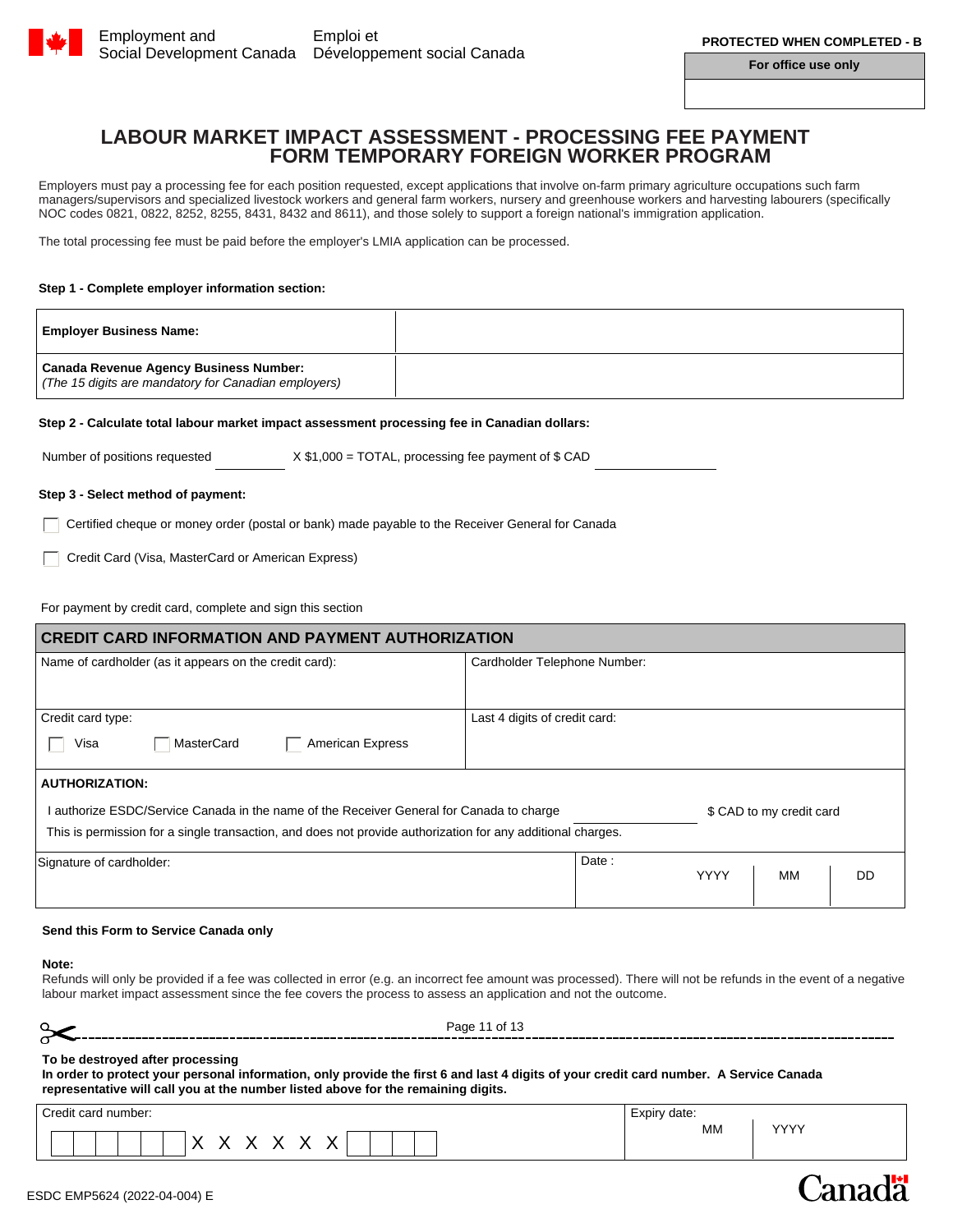## **TEMPORARY FOREIGN WORKER INFORMATION TEMPLATE**

**Complete and attach with your application the names of the Temporary Foreign Workers. If the names of the TFWs have not been identified yet, leave the Template blank. If you need more room than provided below, please attach additional sheets to identify additional workers.**

**Note:** 

After the positive LMIA letter and annexes have been issued, six months will be allocated to the:

- Employer to provide ESDC/Service Canada with the names of the TFWs; and

- TFWs to submit an application for a work permit to Immigration, Refugees and Citizenship Canada (IRCC).

| <b>WORKER#1</b>                                                              |                                                                              |                                                        |  |  |
|------------------------------------------------------------------------------|------------------------------------------------------------------------------|--------------------------------------------------------|--|--|
| Last Name (as shown on the individual's passport):                           |                                                                              | First Name(s) (as shown on the individual's passport): |  |  |
| Gender:                                                                      | Date of birth (YYYY-MM-DD)                                                   | Citizenship(s):                                        |  |  |
| Male<br>Female                                                               |                                                                              |                                                        |  |  |
| Location of primary residence outside Canada:                                |                                                                              | Location of residence if TFW is currently in Canada:   |  |  |
| City:                                                                        |                                                                              | City:                                                  |  |  |
| Country:                                                                     |                                                                              | Country:                                               |  |  |
|                                                                              | If the TFW is currently in Canada, please indicate their immigration status: |                                                        |  |  |
| Temporary Foreign Worker                                                     | Visitor                                                                      |                                                        |  |  |
| Student                                                                      | Refugee Claimant                                                             |                                                        |  |  |
| <b>WORKER#2</b>                                                              |                                                                              |                                                        |  |  |
| Last Name (as shown on the individual's passport):                           |                                                                              | First Name(s) (as shown on the individual's passport): |  |  |
| Gender:                                                                      | Date of birth (YYYY-MM-DD)                                                   | Citizenship(s):                                        |  |  |
| <b>□</b> Male<br>Female                                                      |                                                                              |                                                        |  |  |
| Location of primary residence outside Canada:                                |                                                                              | Location of residence if TFW is currently in Canada:   |  |  |
| City:                                                                        |                                                                              | City:                                                  |  |  |
| Country:                                                                     |                                                                              | Country:                                               |  |  |
|                                                                              | If the TFW is currently in Canada, please indicate their immigration status: |                                                        |  |  |
| Temporary Foreign Worker                                                     | Visitor                                                                      |                                                        |  |  |
| Student                                                                      | Refugee Claimant                                                             |                                                        |  |  |
| WORKER #3                                                                    |                                                                              |                                                        |  |  |
| Last Name (as shown on the individual's passport):                           |                                                                              | First Name(s) (as shown on the individual's passport): |  |  |
| Gender:                                                                      | Date of birth (YYYY-MM-DD)                                                   | Citizenship(s):                                        |  |  |
| Male<br>Female                                                               |                                                                              |                                                        |  |  |
| Location of primary residence outside Canada:                                |                                                                              | Location of residence if TFW is currently in Canada:   |  |  |
| City:                                                                        |                                                                              | City:                                                  |  |  |
| Country:                                                                     |                                                                              | Country:                                               |  |  |
| If the TFW is currently in Canada, please indicate their immigration status: |                                                                              |                                                        |  |  |
| <b>Temporary Foreign Worker</b>                                              | Visitor                                                                      |                                                        |  |  |
| Student<br>Refugee Claimant                                                  |                                                                              |                                                        |  |  |